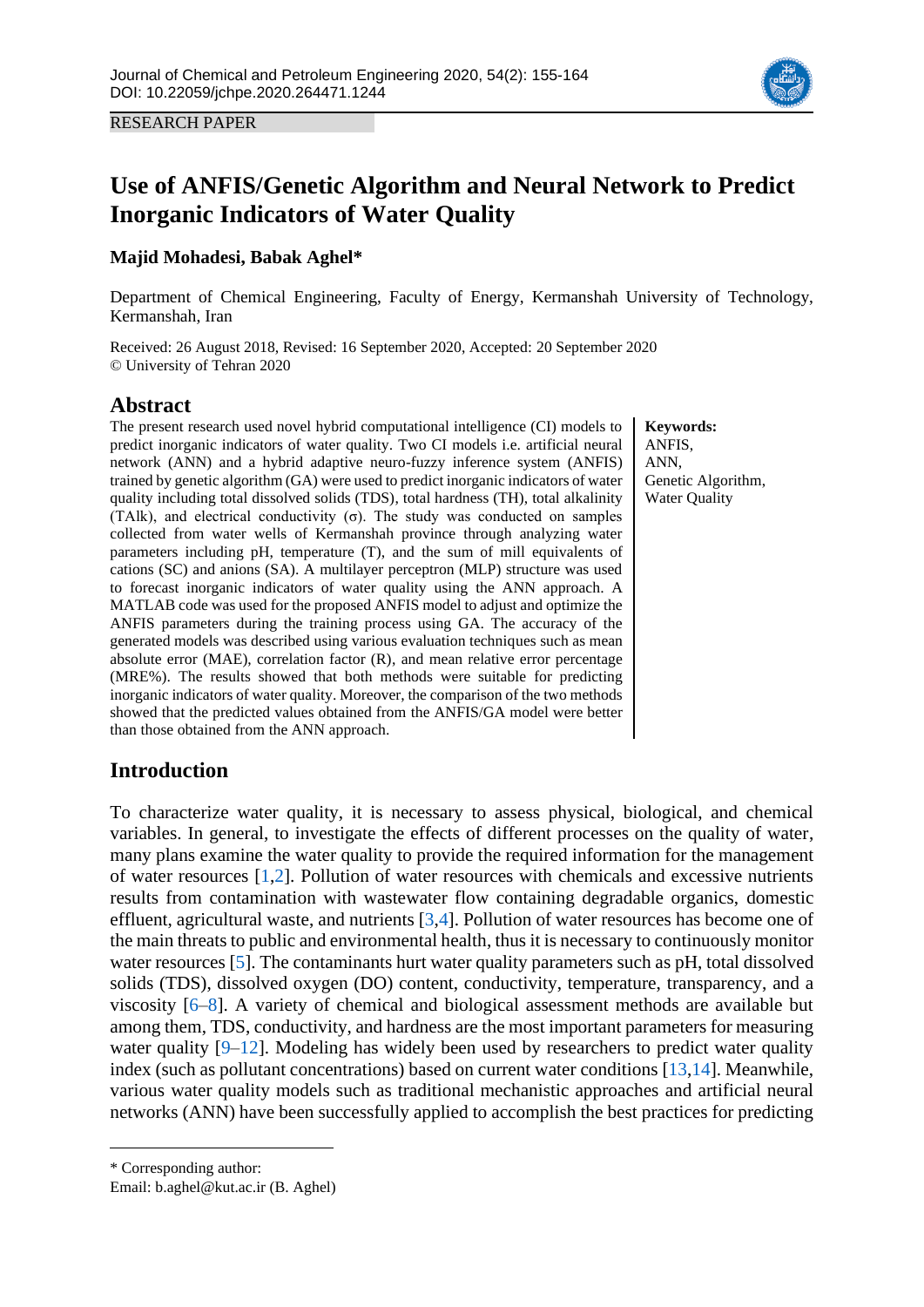water quality  $[15-17]$  $[15-17]$ . However, these models have some limitations, for instance, they require several input parameters that are not easily accessible; thus, the limitations make the process expensive and time-consuming [\[18\]](#page-9-4). Nowadays, ANN and adaptive neuro-fuzzy inference system (ANFIS) are used by many researchers to predict and forecast parameters in various areas like water resources quality assessment  $[19-21]$  $[19-21]$ . These methods are highly accepted because they require less data for forecasting and are more preferred than deterministic models; also, unlike other mathematical models, they do not require a complex and explicit description [\[22,](#page-9-7)[23\]](#page-9-8).

ANFIS and ANN models were used by Areerachakul [\[24\]](#page-9-9) to forecast the biochemical oxygen demand (BOD) of the Saen Saep canal in Bangkok. The studied variables which were chosen as inputs included chemical oxygen demand (COD), dissolved oxygen, total coliform bacteria (T-coliform), ammonia nitrogen, and nitrate nitrogen. The experimental results revealed that, as compared with the adaptive ANFIS model, ANN model provided a higher correlation coefficient  $(R=0.7300 \text{ vs. } R=0.6768)$  and a lower mean square error  $(RMSE\% = 4.53$ vs. RMSE%=4.8182). Yan et al. [\[25\]](#page-9-10) applied ANFIS model for classifying the water quality status of all major river basins in China in terms of several physical and inorganic chemical indicators including dissolved oxygen, chemical oxygen demand, and ammonia-nitrogen. For training and validating the model, they collected 845 samples from 100 monitoring stations. Moreover, ANN was applied to compare the performance of the models. Recently, Masrur Ahmed and Shah [\[26\]](#page-9-11) applied ANFIS model to estimate BOD of the Surma River in the northeastern region of Bangladesh. Based on their results, ANFIS model was successfully applied to establish a river water quality prediction model and performed better than other conventional conceptual models. The present study aimed to develop ANN and ANFIS techniques for forecasting inorganic indicators of water quality including hardness, total dissolved solids, conductivity, and alkalinity of water wells of Kermanshah province. The models had four input parameters including pH, temperature, and the sum of mill equivalents of cations and anions. The proposed ANFIS model was trained using the genetic algorithm (GA) to obtain an optimized structure with good accuracy and with the minimum number of membership functions. We combined ANFIS with GA to construct a new model with high levels of accuracy and flexibility and low execution time requirements.

### **Experimental Method**

Kermanshah province is one of the 31 provinces of Iran that is located in the western part of Iran at an approximate latitude of 34.3168 and longitude of 47.0591 with an area of about 24,998 km<sup>2</sup>. Generally, drinking water in rural areas is obtained from water wells, hence, the water quality parameters are monitored using standard methods introduced by the American Public Health Association (APHA). The data set covered 860 observations at different monitoring stations and included four water quality parameters monitored monthly in 2015. The data were obtained from the Rural Water and Sewage Company of Kermanshah province. The measured parameters were pH, temperature, the sum of mill equivalents of cations and anions, alkalinity, hardness, total dissolved solids, and conductivity; the last four parameters were used to construct a water quality model. [Fig.](#page-2-0) 1 shows the data used in this study. The ranges of the selected input/output parameters are presented in [Table 1.](#page-2-1)

# **Developing the Proposed Models**

This study aimed to introduce novel models based on ANN and ANFIS/GA structures to predict the inorganic indicators of water quality. The inputs of CI models included the sum of anions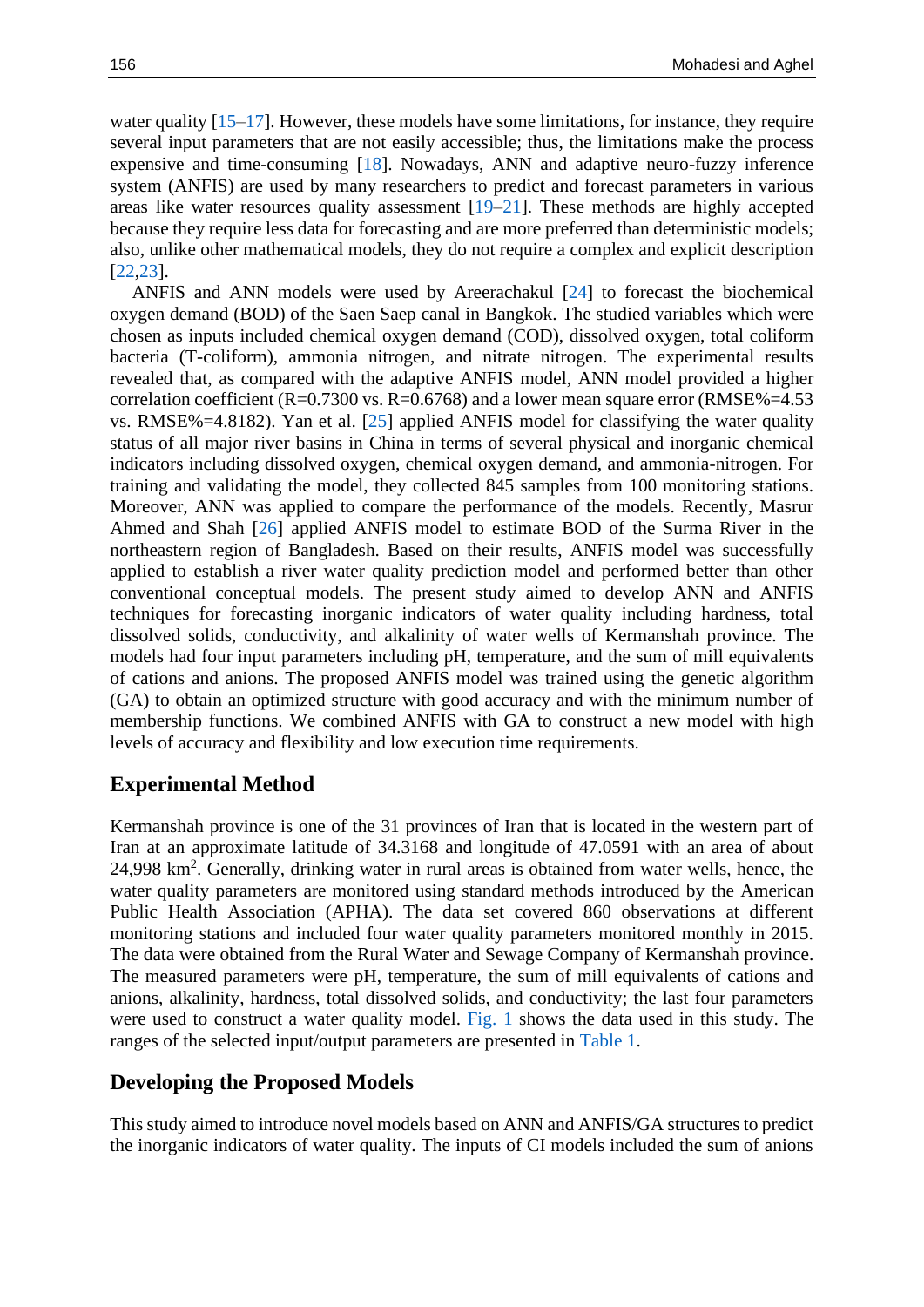$(SA)$ , the sum of cations  $(SC)$ , temperature  $(T)$ , and pH. The outputs included electrical conductivity  $(\sigma)$ , total dissolved solids (TDS), total hardness (TH), and total alkalinity (TAlk).

<span id="page-2-0"></span>

**Fig. 1.** Data used in this study; a) sum of anions, b) sum of cations, c) temperature, d) pH, e) electrical conductivity, f) total dissolved solids, g) total hardness, and h) total alkalinity

<span id="page-2-1"></span>

| <b>Table 1.</b> Input and output variables of the models |                 |                         |                           |                |  |  |  |
|----------------------------------------------------------|-----------------|-------------------------|---------------------------|----------------|--|--|--|
| <b>Input/Output</b>                                      | <b>Variable</b> | Variable name           | Unit                      | Range          |  |  |  |
| Inputs                                                   | SА              | Sum of anions           | meq/L                     | 3.20-19.41     |  |  |  |
|                                                          | SC.             | Sum of cations          | meq/L                     | 3.16-11.32     |  |  |  |
|                                                          | Т               | Temperature             | °C                        | 17.70-26.90    |  |  |  |
|                                                          | pH              | pΗ                      |                           | $7.3 - 8$      |  |  |  |
| Output                                                   | σ               | Electrical conductivity | $\mu$ s/cm                | 321-1849       |  |  |  |
|                                                          | <b>TDS</b>      | Total dissolved solid   | mg/L                      | 199.02-1146.38 |  |  |  |
|                                                          | TH              | Total hardness          | $mg$ CaCO <sub>3</sub> /L | 186-570        |  |  |  |
|                                                          | Talk            | Total alkalinity        | mg $CaCO3/L$              | 174-332        |  |  |  |

### **Artificial neural network**

ANN structure is based on the biological neural network operation [\[27\]](#page-9-12). The artificial neuron is the basic processing element of ANN, in which the synapses of biological neurons are modeled as weights. Using the back-propagation algorithm, which is an error-minimization method, the weights can be adjusted. The multi-layer perceptron (MLP) network is one of the widely used ANN structures. As shown i[n Fig.](#page-3-0) 2a, MLP has at least three layers; i.e. input layer,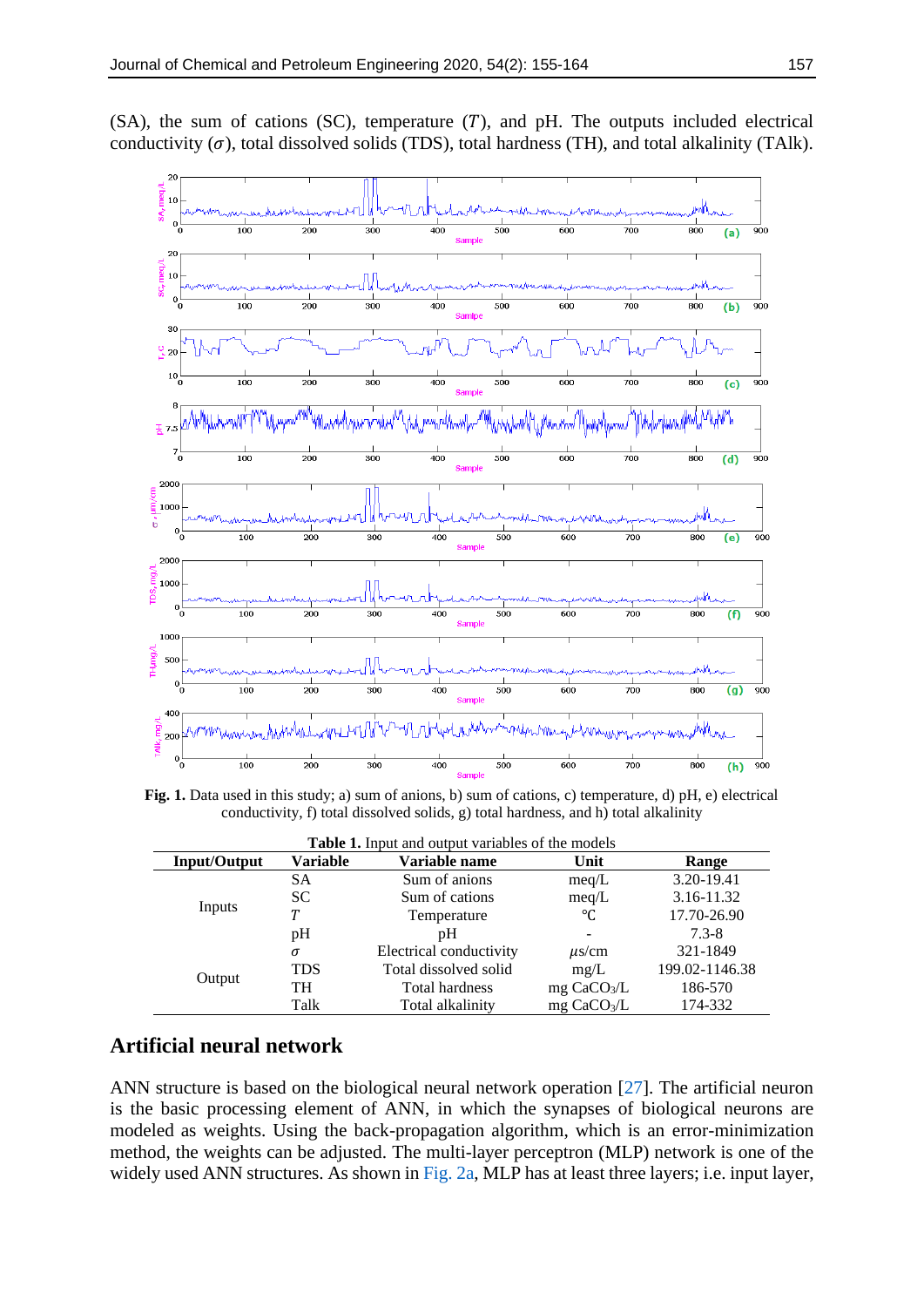an output layer, and one or more hidden layers [\[28\]](#page-9-13). Each layer in MLP structure has several neurons. In [Fig.](#page-3-0) 2a  $X_1, X_2, ..., X_n$  are the inputs,  $Y_1, Y_2, ..., Y_m$  are the outputs, n is the number of inputs, and m is the number of outputs. In this figure, the output of  $t<sup>th</sup>$  neuron in the hidden layer is given by the following equation:

$$
\theta_t = f\left(\sum_{k=1}^n (X_k W_{kt}) + b_t\right) \qquad t = 1, 2, ..., i
$$
 (1)

where  $f$  is the hidden layer activation function (usually tansig function),  $b$  is the bias term, and W is the weighting factor. Also, the output of  $j<sup>th</sup>$  neuron in the output layer is given by the following equation:

<span id="page-3-0"></span>
$$
y_{i} = \sum_{k=1}^{n} (\theta_{k}W_{kj}) + b_{j}
$$
\n
$$
y_{n}
$$
\n
$$
y_{n}
$$
\n
$$
y_{n}
$$
\n
$$
y_{n}
$$
\n
$$
y_{n}
$$
\n
$$
y_{n}
$$
\n
$$
y_{n}
$$
\n
$$
y_{n}
$$
\n
$$
y_{n}
$$
\n
$$
y_{n}
$$
\n
$$
y_{n}
$$
\n
$$
y_{n}
$$
\n
$$
y_{n}
$$
\n
$$
y_{n}
$$
\n
$$
y_{n}
$$
\n
$$
y_{n}
$$
\n
$$
y_{n}
$$
\n
$$
y_{n}
$$
\n
$$
y_{n}
$$
\n
$$
y_{n}
$$
\n
$$
y_{n}
$$
\n
$$
y_{n}
$$
\n
$$
y_{n}
$$
\n
$$
y_{n}
$$
\n
$$
y_{n}
$$
\n
$$
y_{n}
$$
\n
$$
y_{n}
$$
\n
$$
y_{n}
$$
\n
$$
y_{n}
$$
\n
$$
y_{n}
$$
\n
$$
y_{n}
$$
\n
$$
y_{n}
$$
\n
$$
y_{n}
$$
\n
$$
y_{n}
$$
\n
$$
y_{n}
$$
\n
$$
y_{n}
$$
\n
$$
y_{n}
$$
\n
$$
y_{n}
$$
\n
$$
y_{n}
$$
\n
$$
y_{n}
$$
\n
$$
y_{n}
$$
\n
$$
y_{n}
$$
\n
$$
y_{n}
$$
\n
$$
y_{n}
$$
\n
$$
y_{n}
$$
\n
$$
y_{n}
$$
\n
$$
y_{n}
$$
\n
$$
y_{n}
$$
\n
$$
y_{n}
$$
\n
$$
y_{n}
$$
\n
$$
y_{n}
$$
\n
$$
y_{n}
$$
\n
$$
y_{n}
$$
\n
$$
y_{n}
$$
\n
$$
y_{n}
$$
\n
$$
y_{n}
$$
\

#### **Adaptive Neuro-Fuzzy Inference System**

ANFIS has the advantages of both the fuzzy system and ANN network. It is a fuzzy inference system (FIS) implemented using ANN [\[29,](#page-9-14)[30\]](#page-9-15). [Fig.](#page-3-0) 2b shows the ANFIS structure. Each ANFIS structure has five layers described as follow:

Layer 1: Every node in this layer is an adaptive node with a node function given by:

$$
O_{1,i} = \mu_{A_i}(x) , \qquad i = 1, 2 O_{1,i} = \mu_{B_{i-2}}(y) , \qquad i = 3, 4
$$
 (3)

where *i* is the membership grade of a fuzzy set  $(A_1, A_2, B_1, B_2)$ , and  $O_{1,i}$  is the output of the node  $i$  in layer 1. Gaussian function is a typical membership function (MF) given by [Eq. 5.](#page-3-1)

$$
\mu_A(x) = \exp(-\frac{(x-c)^2}{2\sigma^2})
$$
\n(5)

<span id="page-3-1"></span>In [Eq.](#page-3-1) 5 c and  $\sigma$  are called nonlinear parameters (premise parameters).

Layer 2: The fixed nodes in this layer multiply all incoming signals and represent the firing strength of a rule. The outputs of the nodes in this layer are given by [Eq. 6.](#page-4-0)

 $\dot{i}$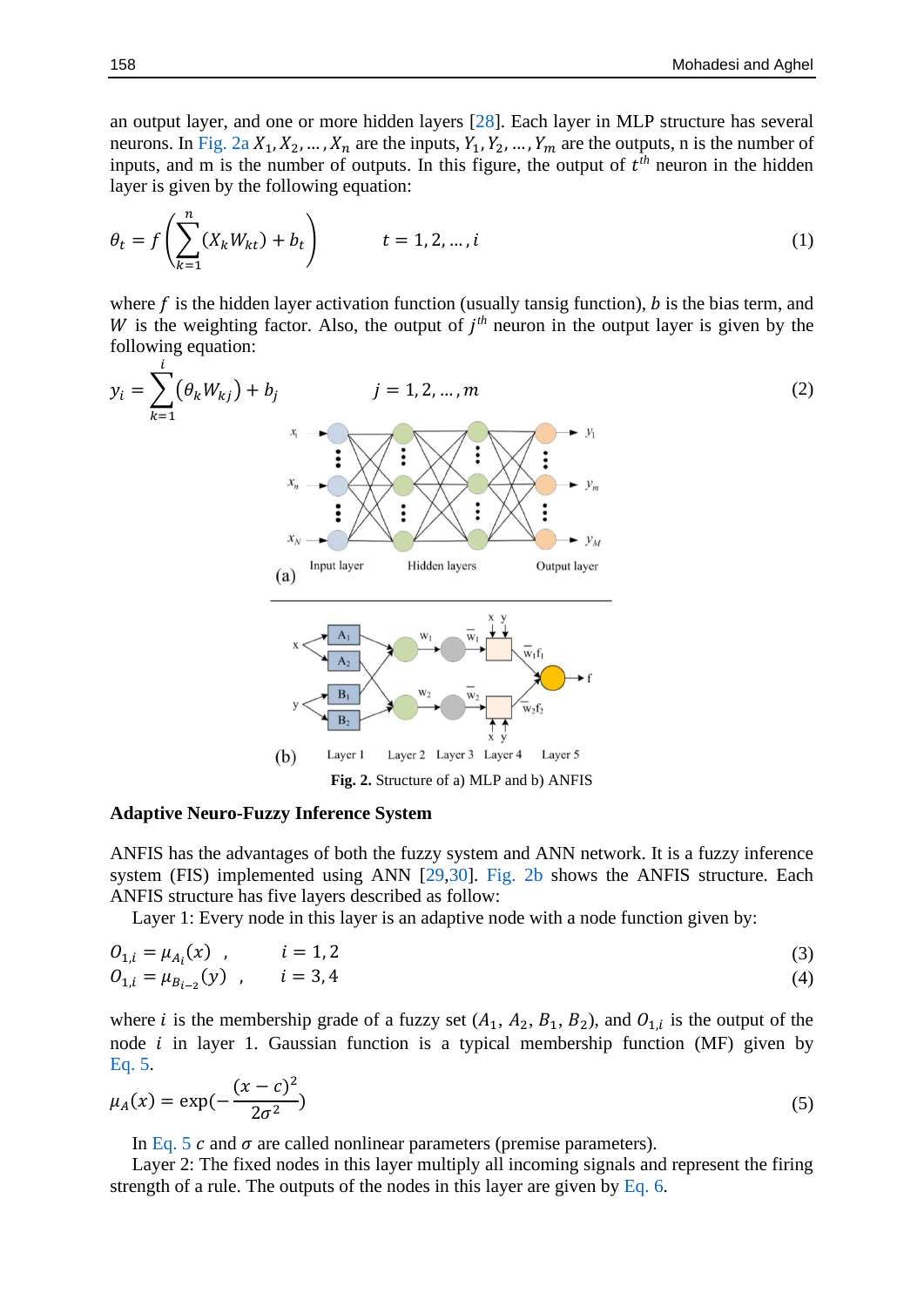$$
O_{2,i} = w_i = \mu_{A_i}(x)\mu_{B_i}(y) \quad i = 1, 2
$$
\n<sup>(6)</sup>

Layer 3: The fixed nodes in this layer calculate the ratio of the  $i<sup>th</sup>$  rule's firing strength to the sum of all rule's firing strengths given by:

$$
O_{3,i} = \overline{w_i} = \frac{w_i}{w_1 + w_2} \quad , \quad i = 1, 2
$$
 (7)

<span id="page-4-0"></span>Layer 4: The outputs of adaptive nodes in this layer is given by:

$$
O_{4,i} = \overline{w_i} f_i = \overline{w_i} (p_i x + q_i y + r_i) \quad , \quad i = 1, 2
$$

Layer 5: The fixed node in this layer has an output function given by:

$$
O_{5,i} = \sum_{i} \overline{w_i} f_i = \frac{\sum_{i} w_i f_i}{\sum_{i} w_i} , \quad i = 1, 2
$$
\n<sup>(9)</sup>

#### **Modeling Approach**

In general, several parameters influence the inorganic indicators of water quality (electrical conductivity, total dissolved solids, total hardness, and total alkalinity). The effects of the sum of anions, sum of cations, temperature, and pH on these parameters are investigated. Accordingly, accurate models based on ANN and ANFIS structures were presented to model and predict the effect of input parameters on the inorganic indicators of water quality. In these CI models, the input parameters were defined as the sum of anions, the sum of cations, temperature, and pH. Moreover, electrical conductivity, total dissolved solids, total hardness, and total alkalinity were considered as the output parameters of the models.

The data set required to train and test the proposed CI models were obtained from the water wells of Kermanshah province. The total number of samples used to develop the CI models was 860. 70% and 30% of all the samples were used for training and testing, respectively. MATLAB software was used to develop the proposed models. To obtain the best models, different ANN and ANFIS configurations were trained and tested. To obtain the best ANN structure, many different structures tested one to three hidden layers. Also, the number of neurons in each hidden layer changed from 1 to 9, and for each MLP structure, the number of epochs changed from 100 to 550. To obtain the best ANFIS models, input membership function type (Triangular-shaped, Trapezoidal-shaped, Gaussian, etc.), the number of input membership functions (2 to 12), and the number of training epochs (50 to 500) were changed. Then, the GA parameters such as maximum iterations, population size, crossover probability, mutation probability, mutation rate, etc. were determined. Afterward, the GA fitness function was formulated. The optimization problem has the values of the premise and consequent parameters, and the number of membership functions as the decision variables. Finally, ANN and ANFIS structures were trained and tested through testing and training the data. The specifications of the best proposed ANN and ANFIS/GA models are shown in [Tables](#page-4-1) 2 and [3,](#page-5-0) respectively.

<span id="page-4-1"></span>

| Table 2. Characteristics of the best proposed MLP model |            |  |  |  |
|---------------------------------------------------------|------------|--|--|--|
| No. of hidden layers                                    |            |  |  |  |
| No. of neurons in the input layer                       | 4          |  |  |  |
| No. of neurons in the first hidden layer                | 5          |  |  |  |
| No. of neurons in the second hidden layer               | 8          |  |  |  |
| No. of neurons in the output layer                      | 4          |  |  |  |
| Learning rate                                           | 0.5        |  |  |  |
| Number of epochs                                        | <b>200</b> |  |  |  |
| Learning function                                       | Trainlm    |  |  |  |
| <b>Activation function</b>                              | Tansig     |  |  |  |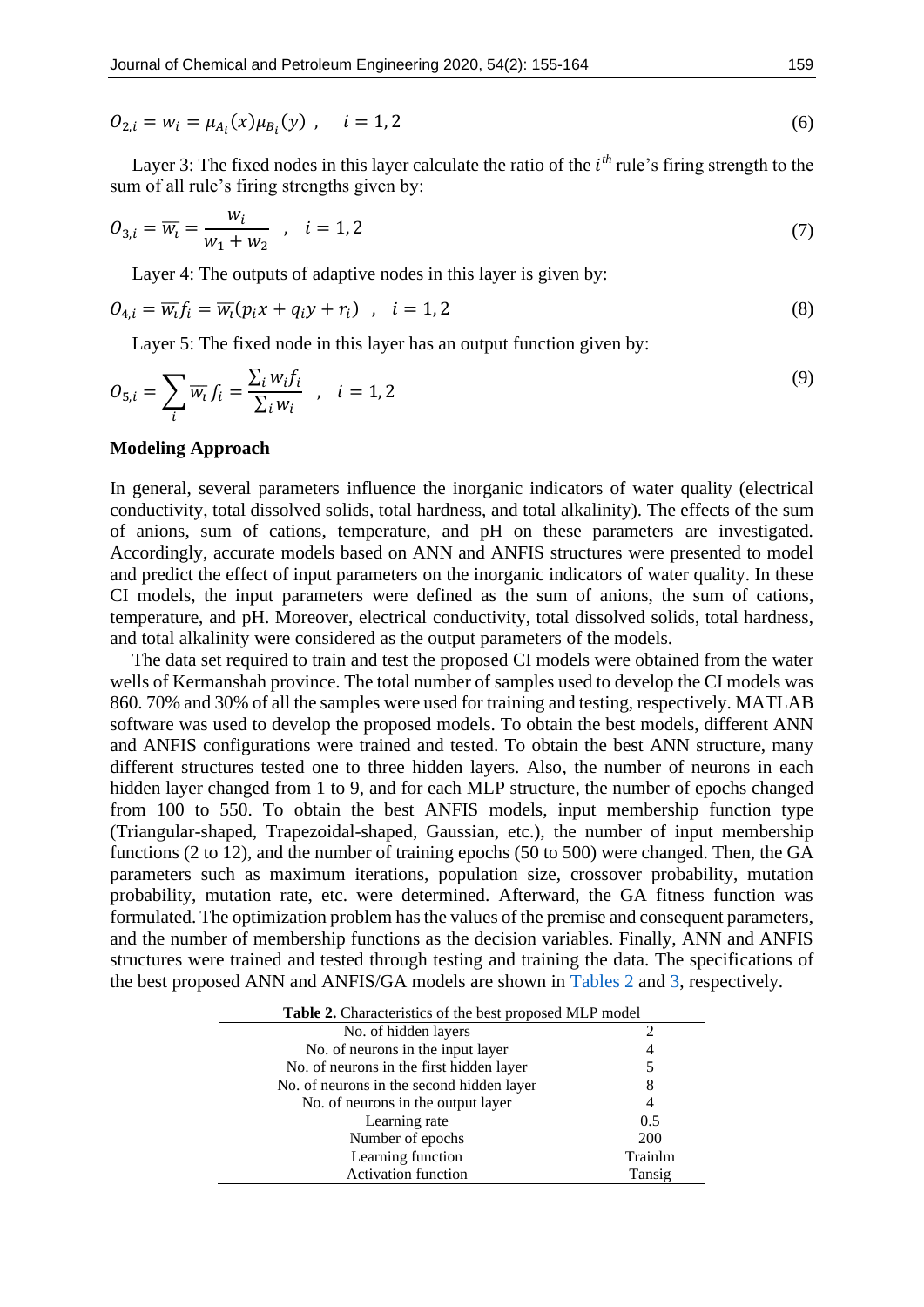For the proposed ANFIS models trained by GA, the following parameters were used in GA: crossover percentage=0.7, mutation percentage=0.5, mutation rate=0.1, and selection pressure=8. Trainlm is an ANN training function that updates values of weights and biases based on the Levenberg-Marquardt (LM) algorithm. Also, the learning rate is an important parameter in the process of training MLP networks; it can be changed to confirm that the weights converge fast enough to obtain a response without producing oscillations.

<span id="page-5-0"></span>

| <b>Table 3.</b> Specification of the best ANFIS/GA models |                              |            |          |          |  |  |
|-----------------------------------------------------------|------------------------------|------------|----------|----------|--|--|
|                                                           | <b>Proposed ANFIS models</b> |            |          |          |  |  |
| <b>Specification</b>                                      | σ                            | <b>TDS</b> | TH       | TAlk     |  |  |
| Type                                                      | Sugeno                       | Sugeno     | Sugeno   | Sugeno   |  |  |
| Inputs/outputs                                            | 4/1                          | 4/1        | 4/1      | 4/1      |  |  |
| No. of MFs for each input                                 |                              |            | 4        |          |  |  |
| No. of output MFs                                         |                              |            |          |          |  |  |
| Input MF type                                             | Gaussian                     | Gaussian   | Gaussian | Gaussian |  |  |
| Output MF type                                            | linear                       | Linear     | linear   | linear   |  |  |
| No. of fuzzy rules                                        |                              |            | 4        |          |  |  |
| No. of nonlinear parameters                               | 80                           | 48         | 64       | 80       |  |  |
| No. of linear parameters                                  | 25                           | 15         | 20       | 25       |  |  |
| No. of iterations                                         | 1000                         | 650        | 600      | 500      |  |  |
| No. of populations                                        | 50                           | 80         | 80       | 150      |  |  |

### **Result and Discussion**

The comparison between the proposed ANN and ANFIS/GA models and the experimental data for training and testing are shown in [Figs.](#page-6-0) 3 and [4,](#page-6-1) respectively. [Figs.](#page-6-0) 3a and [4a](#page-6-1) show the predicted results of ANN and ANFIS/GA models as compared with the experimental data on electrical conductivity. Moreover, the same plots for total dissolved solids, total hardness, and total alkalinity are shown in [Figs.](#page-6-0) 3b and [4b,](#page-6-1) [Figs.](#page-6-0) 3c and [4c,](#page-6-1) and [Figs.](#page-6-0) 3d and [4d,](#page-6-1) respectively. As shown, ANFIS/GA model was more accurate than the ANN model to follow the outputs in both training and testing data.

To show a better comparison between the proposed ANN and ANFIS/GA models, we used four standard error functions i.e. MRE% (mean relative error percentage), RMSE (root mean square error), CF (correlation factor), and MAE (mean absolute error). The following equations define these standard errors:

MRE % = 100 
$$
\times \frac{1}{N} \sum_{i=1}^{N} \left| \frac{x_{i_{exp}} - x_{i_{pred}}}{x_{i_{exp}}} \right|
$$
 (10)

RMSE = 
$$
\left[ \frac{\sum_{i=1}^{N} (x_{i_{exp}} - x_{i_{pred}})^{2}}{N} \right]^{0.5}
$$
 (11)

$$
CF = 1 - \left[ \frac{\sum_{i=1}^{N} \left( x_{i_{exp}} - x_{i_{pred}} \right)^2}{\sum_{i=1}^{N} \left( x_{i_{exp}} \right)^2} \right]
$$
(12)

$$
MAE = \frac{1}{N} \sum_{i=1}^{N} \left| x_{i_{exp}} - x_{i_{pred}} \right|
$$
\n(13)

where ' $x_{i_{exp}}$ ' and ' $x_{i_{pred}}$ ' are the experimental data and predicted values (ANN or ANFIS), respectively, and  $N$  is the number of data. [Table 4](#page-7-0) shows the overall errors obtained for the proposed models as compared with the experimental data. These errors are obtained for both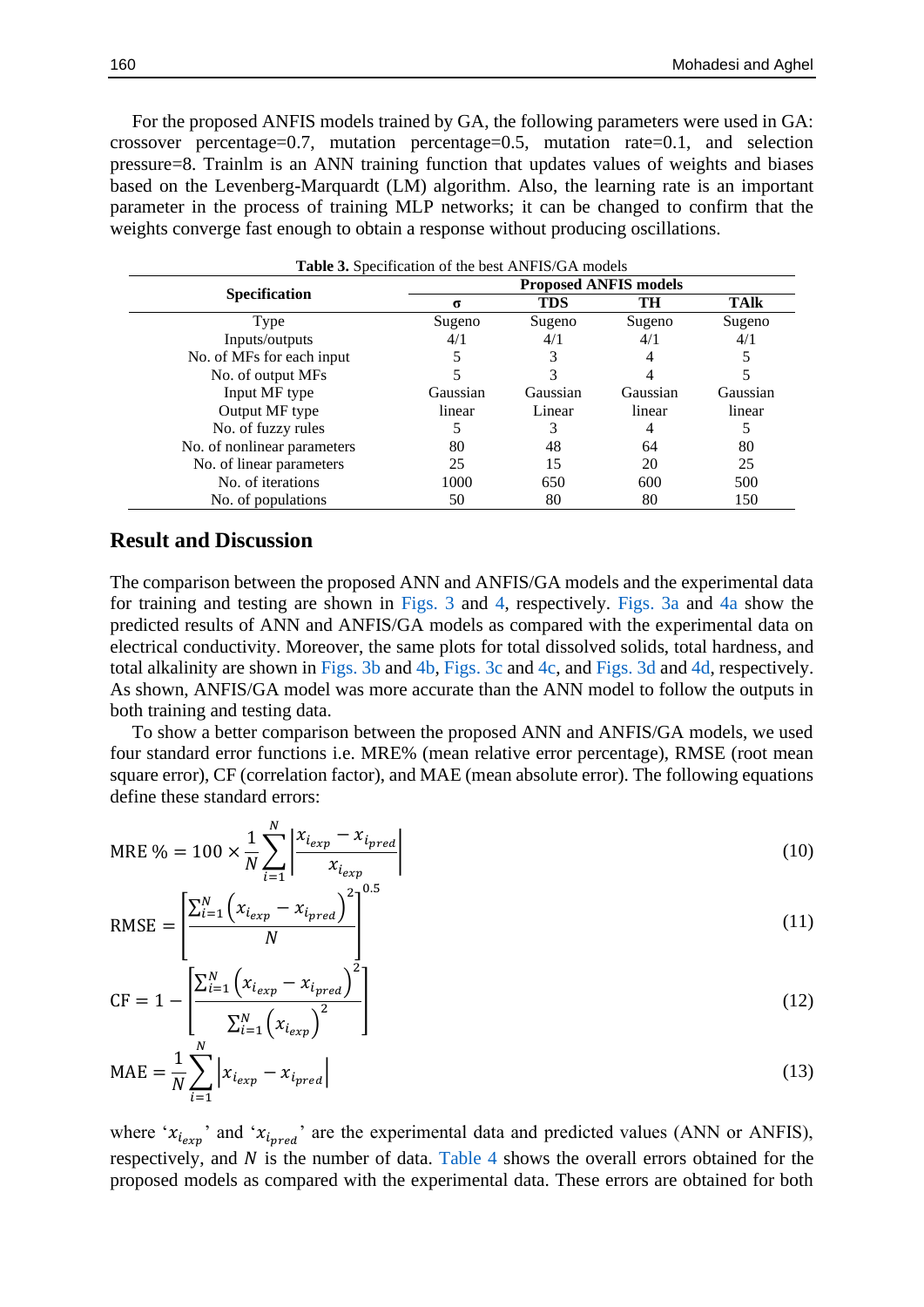training and testing data. As shown in [Table 4,](#page-7-0) the proposed ANFIS/GA models are capable to predict the electrical conductivity, total dissolved solids, total hardness, and total alkalinity, outputs better than the proposed ANN model. [Fig. 5](#page-7-1) shows a better comparison between the experimental data and the ANFIS/GA models used for training and testing the data. As shown in these figures, it is clear that the obtained results using the ANFIS/GA models are close to the experimental data.

<span id="page-6-0"></span>

**Fig. 3.** Comparison of ANN model with the experimental data

<span id="page-6-1"></span>

**Fig. 4.** Comparison of ANFIS/GA models with the experimental data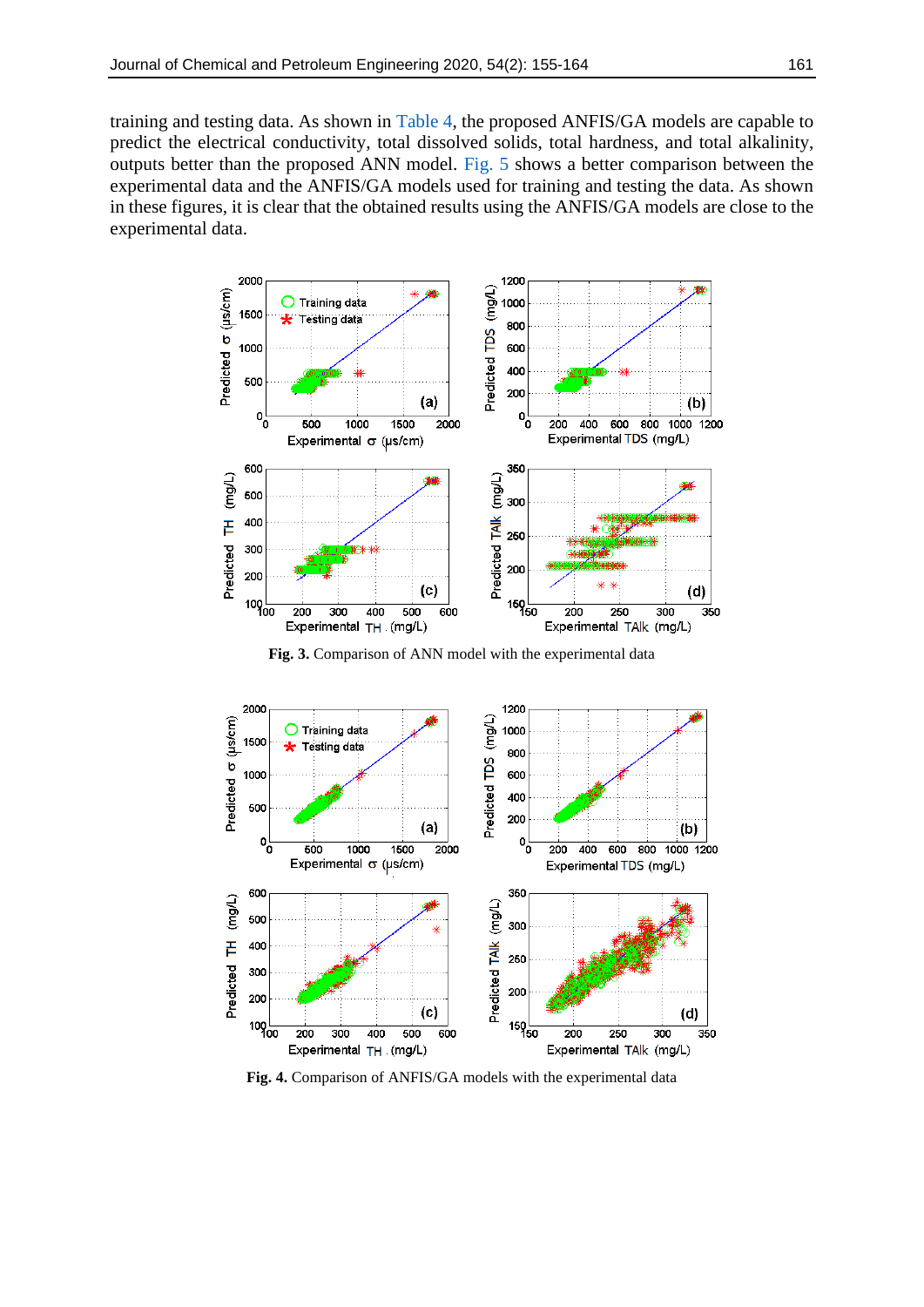<span id="page-7-1"></span>

**Fig. 5.** Results obtained from the ANFIS models a, b, c, and d) training data; e, f, g, and h) testing data

<span id="page-7-0"></span>

| <b>Network</b> | Output      |          | <b>Error</b> |            |             |          |
|----------------|-------------|----------|--------------|------------|-------------|----------|
|                |             | Data     | MRE%         | <b>MAE</b> | <b>RMSE</b> | CF       |
| <b>ANN</b>     |             | Training | 8.804        | 44.749     | 59.043      | 0.961471 |
|                | $\sigma$    | Testing  | 9.511        | 46.592     | 59.902      | 0.932712 |
|                | <b>TDS</b>  | Training | 8.806        | 27.751     | 36.599      | 0.961489 |
|                |             | Testing  | 9.499        | 28.852     | 37.107      | 0.932849 |
|                | <b>TH</b>   | Training | 5.951        | 15.143     | 18.980      | 0.940413 |
|                |             | Testing  | 6.601        | 16.5490    | 20.321      | 0.898696 |
|                | TAlk        | Training | 6.522        | 15.229     | 19.308      | 0.851623 |
|                |             | Testing  | 6.934        | 15.9651    | 19.706      | 0.836748 |
| ANFIS/GA       |             | Training | 3.375        | 17.042     | 22.813      | 0.994418 |
|                | $\sigma$    | Testing  | 3.428        | 17.386     | 23.158      | 0.990580 |
|                | <b>TDS</b>  | Training | 3.426        | 10.754     | 14.332      | 0.994300 |
|                |             | Testing  | 3.528        | 11.062     | 14.978      | 0.989887 |
|                | <b>TH</b>   | Training | 3.233        | 8.441      | 11.969      | 0.976760 |
|                |             | Testing  | 3.241        | 8.305      | 10.998      | 0.971598 |
|                | <b>TAlk</b> | Training | 3.985        | 9.499      | 12.603      | 0.939709 |
|                |             | Testing  | 4.194        | 9.921      | 12.878      | 0.934787 |

**Table 4.** Errors of the best proposed ANN and ANFIS/GA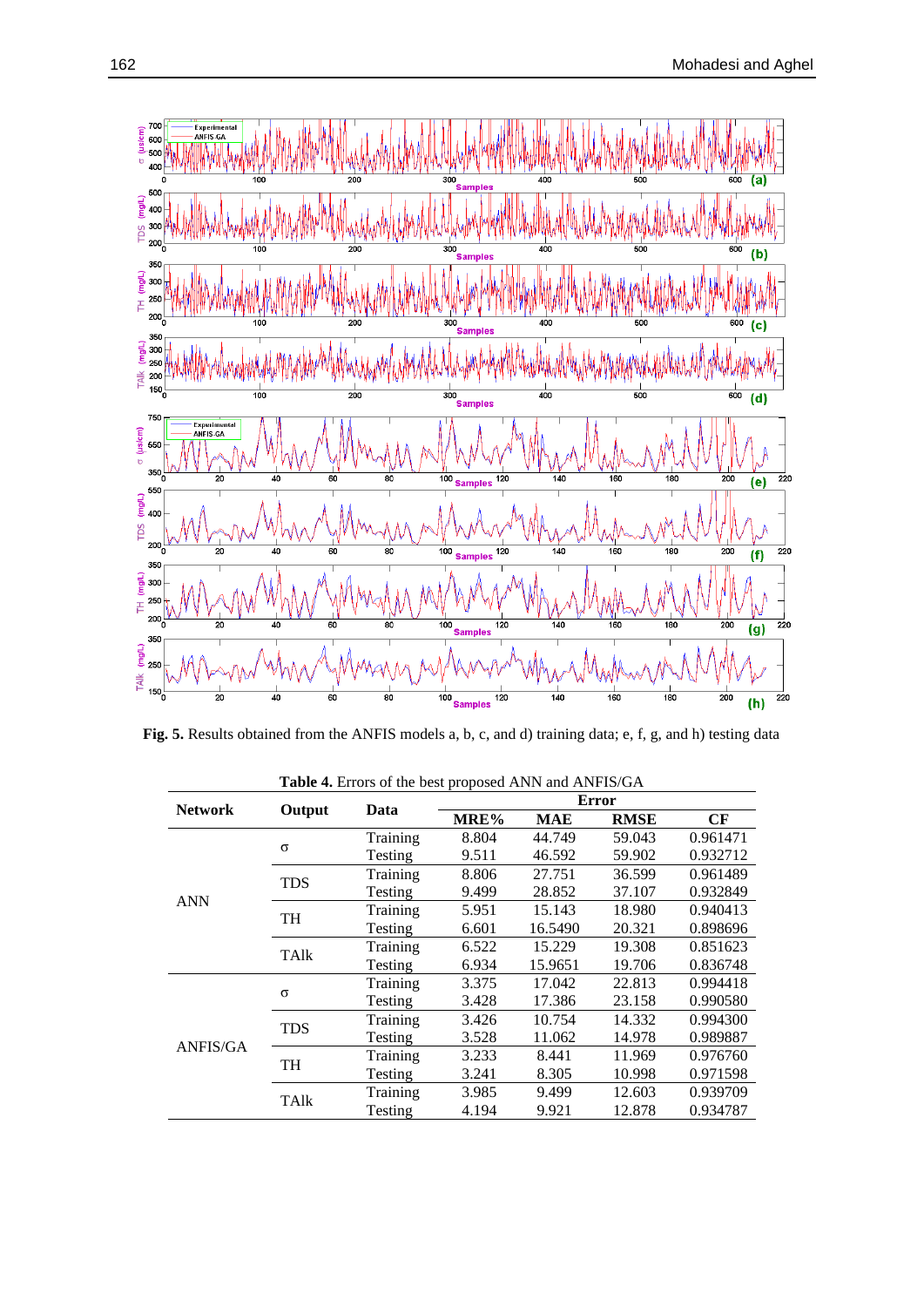# **Conclusion**

This paper aimed to use an artificial neural network and a novel hybrid computational intelligence model for predicting inorganic indicators of water quality. The proposed ANFIS/GA model combines the genetic algorithm and ANFIS methods. There was a satisfactory level of consistency between the constructed models and the experimental values. The comparison between the results showed that the proposed ANFIS/GA approach was an accurate promising tool with a better result as compared with ANN method. Therefore, ANFIS/GA is a method that can be used to solve more complex scientific and technological problems. Also, the introduced models can provide an insight into some instructions to predict new inorganic indicators of water quality.

# **Acknowledgments**

The authors would like to acknowledge the financial support of Rural Water and Sewage Company of Kermanshah Province for this research under Grant No. 94/8012.

# **References**

- <span id="page-8-0"></span>[1] Khalil B, Ouarda TB, St-Hilaire A, Chebana F. A statistical approach for the rationalization of water quality indicators in surface water quality monitoring networks. Journal of Hydrology. 2010 May 28;386(1-4):173-85.
- <span id="page-8-1"></span>[2] Behmel S, Damour M, Ludwig R, Rodriguez MJ. Water quality monitoring strategies—A review and future perspectives. Science of the Total Environment. 2016 Nov 15;571:1312-29.Hosseini-Dastgerdi Z, Meshkat SS. An experimental and modeling study of asphaltene adsorption by carbon nanotubes from model oil solution. Journal of Petroleum Science and Engineering. 2019 Mar 1;174:1053-61.
- <span id="page-8-2"></span>[3] Dimitrovska O, Markoski B, Toshevska BA, Milevski I, Gorin S. Surface water pollution of major rivers in the Republic of Macedonia. Procedia Environmental Sciences. 2012 Jan 1;14:32-40.
- <span id="page-8-3"></span>[4] Ouyang Y. Evaluation of river water quality monitoring stations by principal component analysis. Water research. 2005 Jul 1;39(12):2621-35.
- <span id="page-8-4"></span>[5] Park SY, Choi JH, Wang S, Park SS. Design of a water quality monitoring network in a large river system using the genetic algorithm. Ecological modelling. 2006 Dec 1;199(3):289-97.
- <span id="page-8-5"></span>[6] House MA. Public perception and water quality management. Water Science and Technology. 1996 Jan 1;34(12):25-32.
- [7] Wu Q, Xia X, Mou X, Zhu B, Zhao P, Dong H. Effects of seasonal climatic variability on several toxic contaminants in urban lakes: Implications for the impacts of climate change. Journal of Environmental Sciences. 2014 Dec 1;26(12):2369-78.
- <span id="page-8-6"></span>[8] Delpla I, Benmarhnia T, Lebel A, Levallois P, Rodriguez MJ. Investigating social inequalities in exposure to drinking water contaminants in rural areas. Environmental Pollution. 2015 Dec 1;207:88-96.
- <span id="page-8-7"></span>[9] Thompson MY, Brandes D, Kney AD. Using electronic conductivity and hardness data for rapid assessment of stream water quality. InWorld Environmental and Water Resources Congress 2010: Challenges of Change 2010 (pp. 3356-3365)..
- [10] Kney AD, Brandes D. A graphical screening method for assessing stream water quality using specific conductivity and alkalinity data. Journal of environmental management. 2007 Mar 1;82(4):519-28.
- [11] Gergel SE, Turner MG, Miller JR, Melack JM, Stanley EH. Landscape indicators of human impacts to riverine systems. Aquatic sciences. 2002 Jun 1;64(2):118-28.
- <span id="page-8-8"></span>[12] Aghel B, Rezaei A, Mohadesi M. Modeling and prediction of water quality parameters using a hybrid particle swarm optimization–neural fuzzy approach. International Journal of Environmental Science and Technology. 2019 Aug 1;16(8):4823-32.